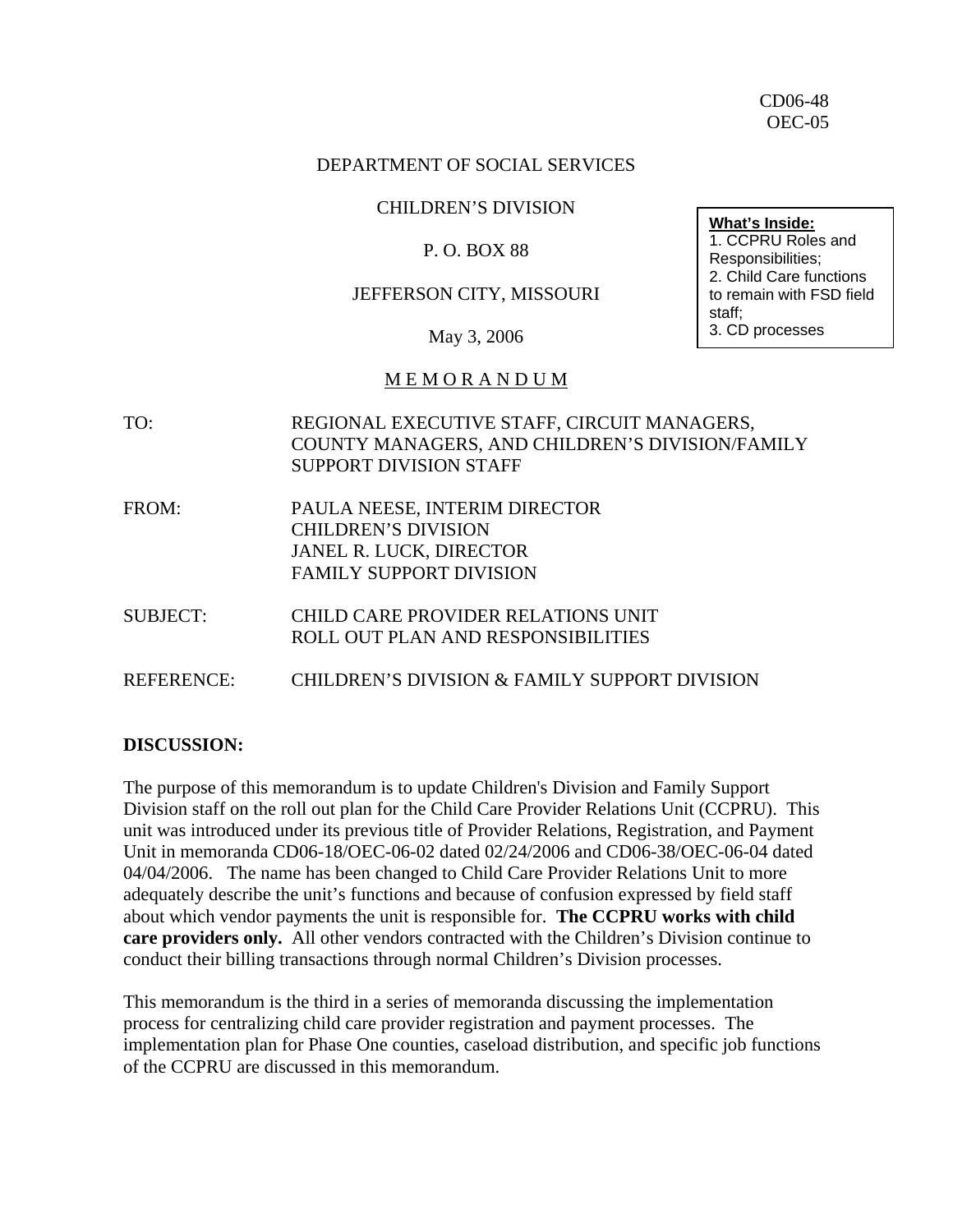### **IMPLEMENTATION PLAN AND CASELOAD DISTRIBUTION:**

[Memorandum CD06-38/OEC-06-04](http://www.dss.mo.gov/cd/info/memos/2006/38/cd0638.pdf) (04/04/06) describes the process that FSD and CCPRU staff are to follow in referring potential new providers for registration packets. That process applies to all child care providers who wish to register with the agency in order to provide child care services to eligible families and is specific to the location at which the provider is providing care. The first phase of implementation is limited to only those counties identified in the previous memo as part of Phase One of the pilot. **Please note that the implementation plan does not currently include counties identified as Metro or Submetro counties. Those counties include: Buchanan, Boone, Cass, Clay, Christian, Franklin, Greene, Jackson, Jasper, Jefferson, Johnson, Lafayette, Newton, Platte, Ray, St. Charles, St. Louis City, and St. Louis County.** 

Caseload distribution for Phase One is identified in the attachment ["IMPLEMENTATION](http://www.dss.mo.gov/cd/info/memos/2006/48/map.ppt)  [MAP FOR CHILD CARE PROVIDER RELATIONS UNIT"](http://www.dss.mo.gov/cd/info/memos/2006/48/map.ppt). Each caseload is defined by a group of identified counties with the specific worker's name and contact information indicated. Staff may use this information as providers contact their local FSD offices during the transition.

Child care providers are assigned to caseloads by their location, not by the location of the eligible household. If a provider is located in a county not identified in the Phase One implementation, but the eligible household is, the process for that provider's registration and invoice payments remains a function of the FSD office.

Example: Eligible household resides in Moberly (Randolph County); parent works in Columbia and takes her child to child care in Columbia (Boone County). Because the provider is located in Boone County, a non Phase One county, the provider's registration is maintained by Boone County FSD and their invoices are processed for payment by the Randolph County FSD office.

FAMIS system changes to reflect the change in provider processes in Phase One implementation are in place. Effective with all paper invoices generated on April 20, 2006, the return addresses reflect the address of the Early Childhood and Prevention Services section of the Children's Division. In addition, FAMIS generated provider re-registration forms (FA 350, 351, and 352) with an end date of June 30, 2006 or later reflect the new return address. A message is included with the April paper invoices, as well as the Message Center of the Child Care On-Line Invoicing System (CCOIS) informing providers of the changes and contact information for the CCPRU. A generic e-mail address for the CCPRU is also given to providers in this message. Providers may contact the CCPRU using this generic e-mail address, CD.ASKCCPRU@dss.mo.gov, to request a registration packet (for potential providers seeking to become registered) and to contact the unit about payment issues. Please provide this e-mail address as you have contact with registered providers in the **identified pilot counties**.

## **CCPRU FUNCTIONS:**

The CCPRU will assume all functions related to provider registration, re-registration, invoice processing, and provider payment resolution for the identified Phase One counties effective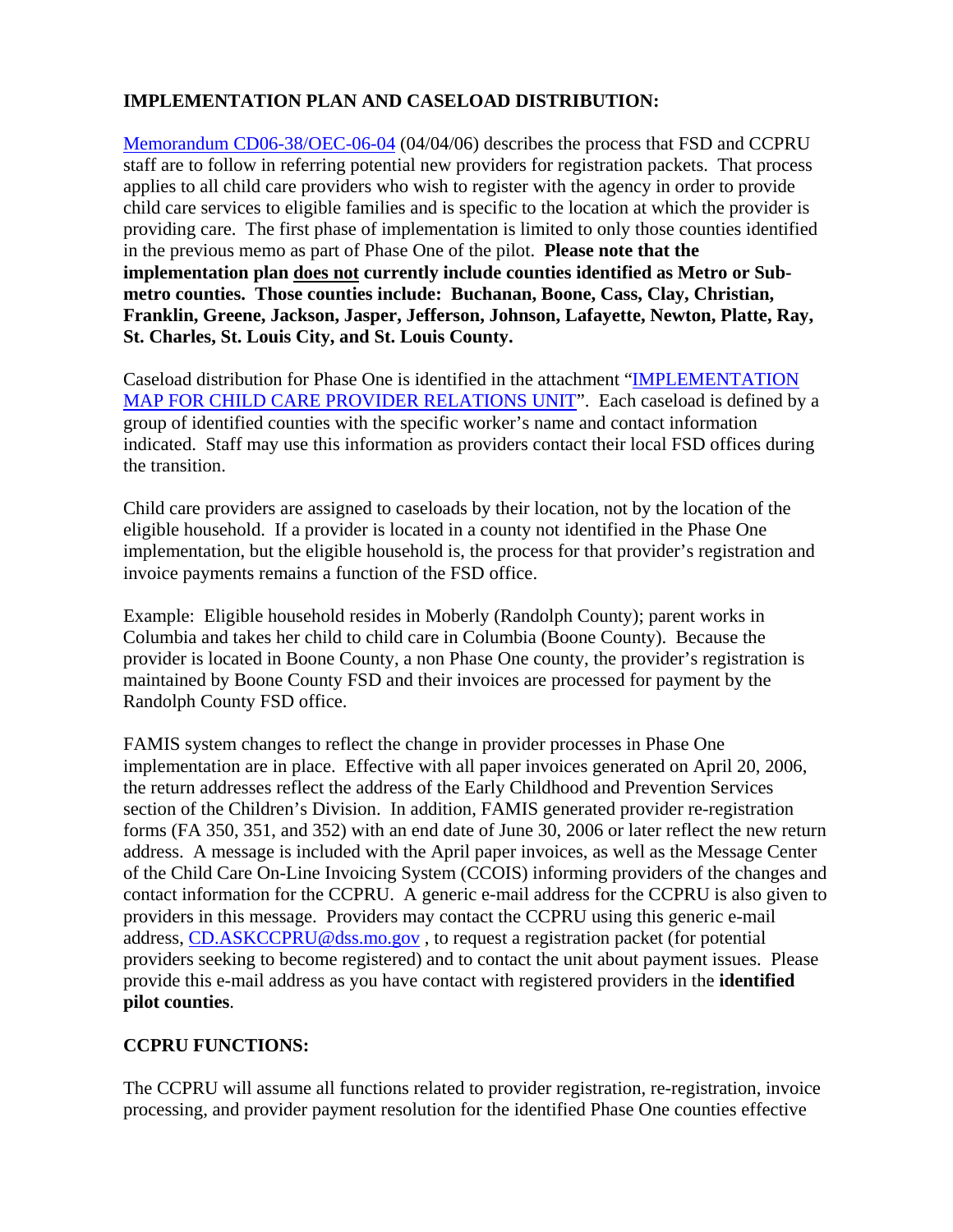May 1, 2006. This includes all background screening requirements associated with registered providers (fingerprinting and FCSR processes), tuberculosis testing verification, and all other requirements defined in RSMO 210.025.

Please note that the processes for Child Care Provider Administration Hearings will be changed and instructions for those changes will be forthcoming in a separate memorandum.

### INITIAL REGISTRATION PROCESSES:

When a potential child care provider requests registration from CCPRU, they will be asked to identify the family who has requested their services. A cover letter accompanies the registration packet identifying all necessary verification and documents that are needed in order to process the registration. Once the registration information is received, the Child Care Provider Registration Application and Agreement (FA-350) will contain a list of children for whom the provider intends to care. When the registration determination is complete, a notice will be sent to the FSD Eligibility Specialist assigned to the household informing them of the provider's registration status. This notice will be in the form of an e-mail from the CCPRU worker to the FSD Eligibility Specialist. If the provider is approved for registration, the notification will alert the FSD Eligibility Specialist that the eligible children are ready to be authorized to the approved registered provider.

#### REGISTRATION RENEWAL PROCESSES:

Per [Memorandum CD06-38 d](http://www.dss.mo.gov/cd/info/memos/2006/38/cd0638.pdf)ated 04/04/2006, staff is instructed to process all registration renewals received in their offices where the return address shown on the registration form continues to be the local FSD office.

If a provider submits their registration renewal paperwork to their local FSD office, in the identified Phase One counties, after their registration has expired, forward the registration paperwork to the CCPRU for processing.

As FSD staff process children's authorizations/re-authorizations to providers renewing their registration with the CCPRU, an error message will appear during the re-authorization process in FAMIS alerting the FSD Eligibility Specialist if the provider is not yet registered. The FSD Eligibility Specialist may contact the CCPRU worker to find out the status of the reregistration at that time. Otherwise, the CCPRU worker will notify the FSD Eligibility Specialist, using the family information indicated by the provider on the Child Care Provider Registration Application and Agreement (FA-350) when the registration renewal is complete and in the system.

### PROVIDER NOTICES (FA-155)

Provider authorization notices continue to show the return address and worker name of the worker who made child authorization actions, regardless of the provider's location.

Using the earlier example, the provider notice (FA-155)received by the provider located in Boone County will reflect the Randolph County address and the Randolph County Eligibility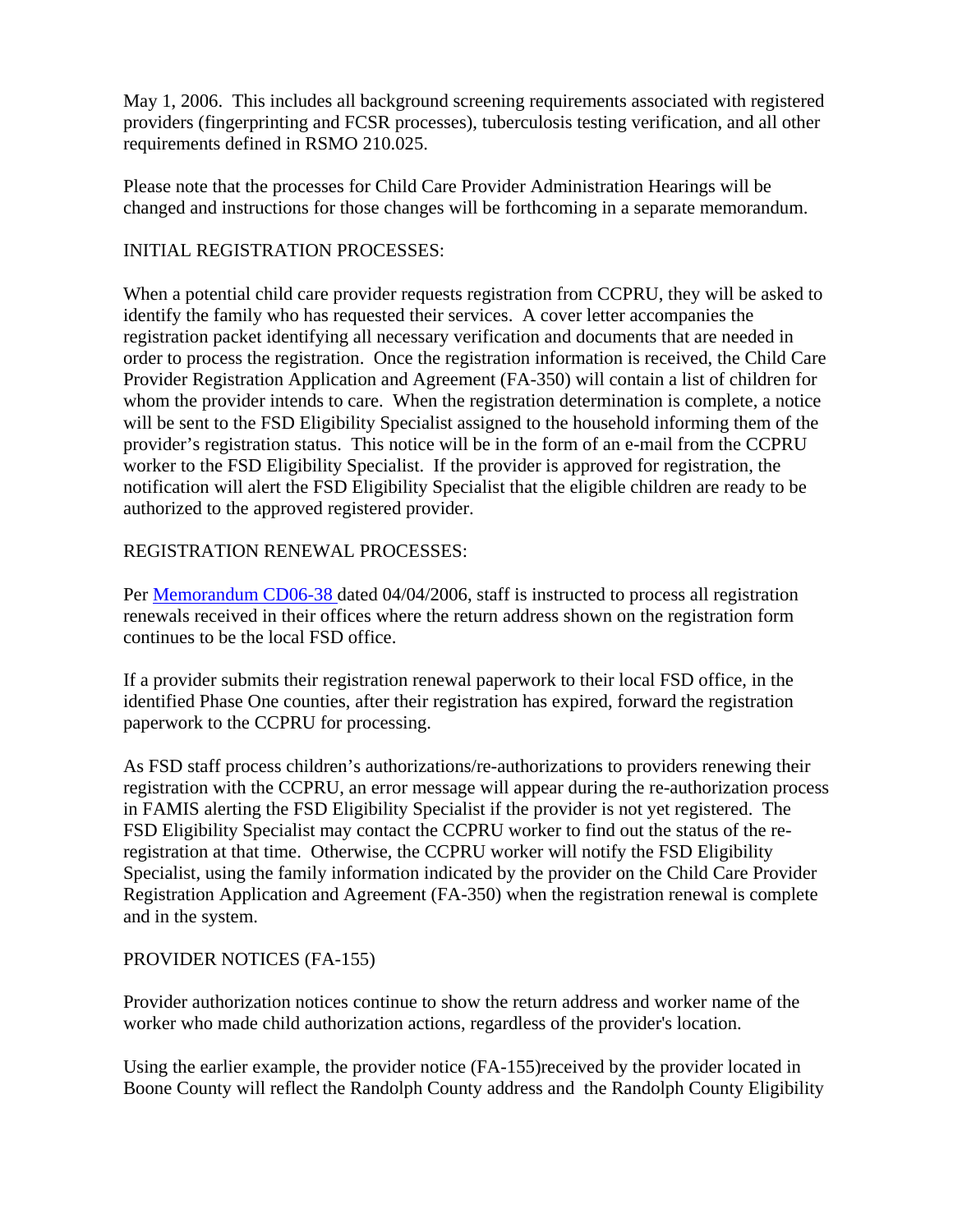Specialist's name so that the provider has the appropriate contact information about the child's authorization.

#### PROVIDER PAYMENTS:

Invoices for April child care services, for those providers located in the Phase One counties, have the following return address on them:

Children's Division/ECPS P.O. Box 88 Jefferson City, MO 65103-0088

It is important that providers understand the new process for invoicing; therefore, FSD field staff is instructed to forward any invoices received in the local FSD office to the CCPRU as soon as possible and encourage providers to contact their CCPRU worker for any questions they may have about their invoice.

### **FSD CONTINUED RESPONSIBILITIES:**

FSD Eligibility Specialists continue to process Child Care Assistance requests as well as child authorizations. The process for eligibility determination has not changed with the establishment of the CCPRU. All functions associated with a family's eligibility for assistance remains the same, including the administrative hearing process when a family disagrees with action taken on their Child Case Assistance eligibility.

### **CD PROTECTIVE SERVICES CHILD CARE:**

Processing Protective Services Child Care requests through CSIPS is unchanged. Children authorized for Protective Services Child Care, whether in Children's Division custody or in intact families, must access care with a licensed child care provider contracted with the Children's Division. Contracting processes for licensed child care providers continues to be facilitated by designated staff in Circuit/County offices. The Central Office Contract Management Unit maintains responsibility for approving and entering child care contracts.

**Please note: The use of registered care for Protective Services Child Care is not permitted unless explicitly approved by the Early Childhood and Prevention Services (ECPS) section of the Children's Division. Approval of registered care may only occur when the CD worker provides written documentation to ECPS explaining the reason registered care is requested and the measures taken to secure licensed/contracted care arrangements. If there is adequate licensed/contracted care in the area, registered care will not be approved. Submit requests for registered care through your normal supervisory channels.** 

Invoicing processes for Protective Services child care remains a function of the Circuit/County Offices. Children's Division staff is instructed to continue submitting CS-65's to the Central Office CSIPS Payment Unit to the attention of Felicia Kliethermes. The CCPRU and CSIPS Payment Unit work closely together by reviewing the CS-65's submitted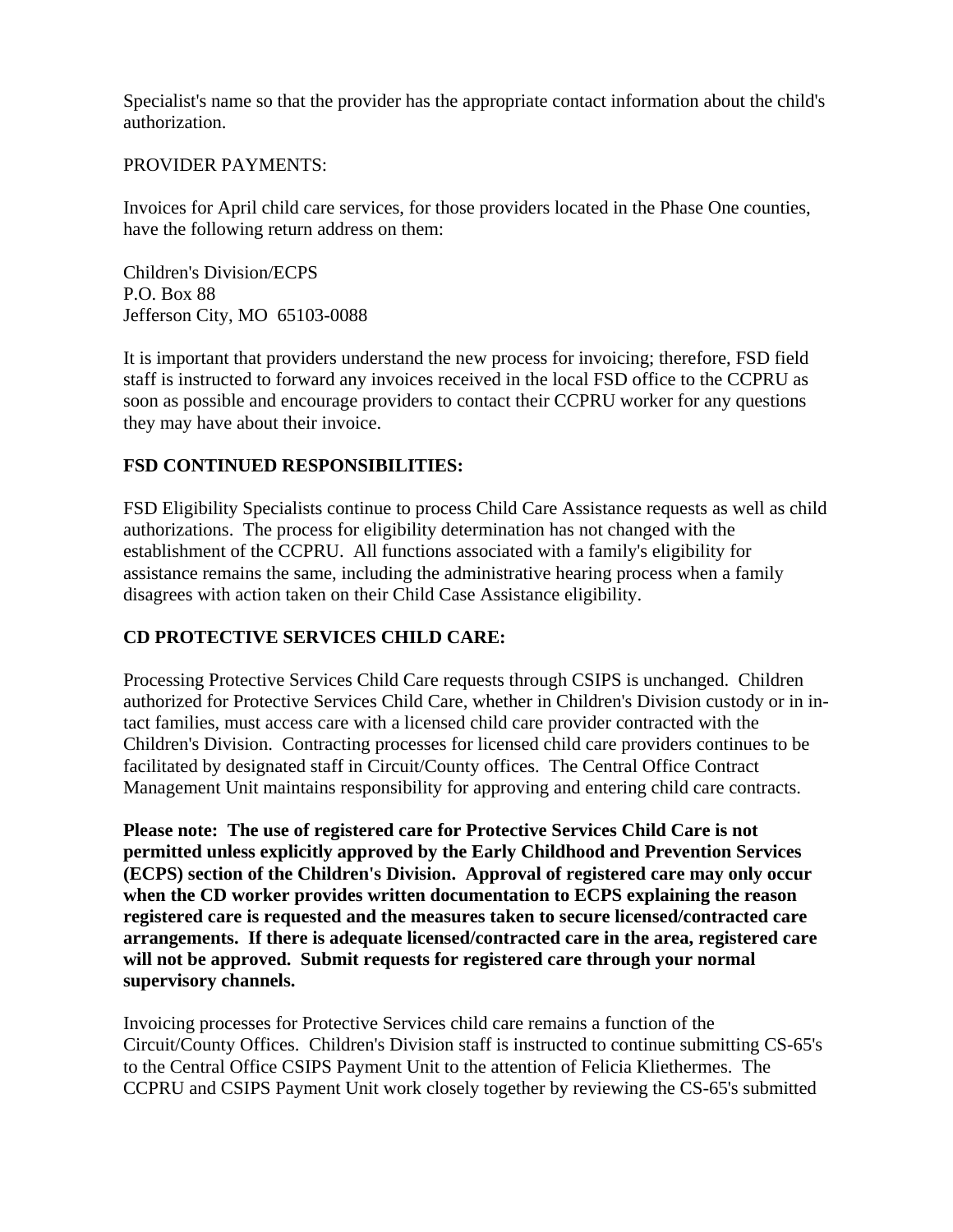to determine that the provider is legal and compliant with DSS requirements before the payment is authorized.

CONCLUSION:

As transition progresses to centralize child care provider processes, communication between the CCPRU and local CD/FSD offices is critical. Providers are likely to continue contacting their local offices for information about the new process. The CCPRU is dedicated to providing good customer service on the behalf of child care providers as well as CD/FSD offices within their respective caseloads. CD/FSD offices are encouraged to communicate with the CCPRU as issues arise.

### **NECESSARY ACTION:**

- 1. Review this memorandum with all Children's Division staff.
- 2. All questions should be cleared through normal supervisory channels and directed to:

#### **PDS CONTACT:**

PDS name N/A CCPR Unit PDS phone number 573-522-1385

 573-526-3011 PDS email address N/A CCPRU e-mail: [CD.ASKCCPRU@dss.mo.gov](mailto:CD.ASKCCPRU@dss.mo.gov) 

## **PROGRAM MANAGER:**

Unit Mgr name Becky Houf Unit Mgr phone number 573-751-6793 Unit Mgr email address [becky.l.houf@dss.mo.gov](mailto:becky.l.houf@dss.mo.gov)

*CHILD WELFARE MANUAL* **REVISIONS:**  N/A.

**FORMS AND INSTRUCTIONS:**   $N/A$ .

### **REFERENCE DOCUMENTS and RESOURCES:**

[Memorandum CD06-18/OEC-06-02](http://www.dss.mo.gov/cd/info/memos/2006/18/cd0618.pdf); [Memorandum CD06-38/OEC-06-04](http://www.dss.mo.gov/cd/info/memos/2006/38/cd0638.pdf); [IMPLEMENATION MAP FOR CHILD CARE PROVIDER RELATIONS UNIT](http://www.dss.mo.gov/cd/info/memos/2006/48/map.ppt) **RELATED STATUTE:** 

 $N/A$ 

**ADMINISTRATIVE RULE:**   $N/A$ 

**COUNCIL ON ACCREDITATION (COA) STANDARDS:**  N/A